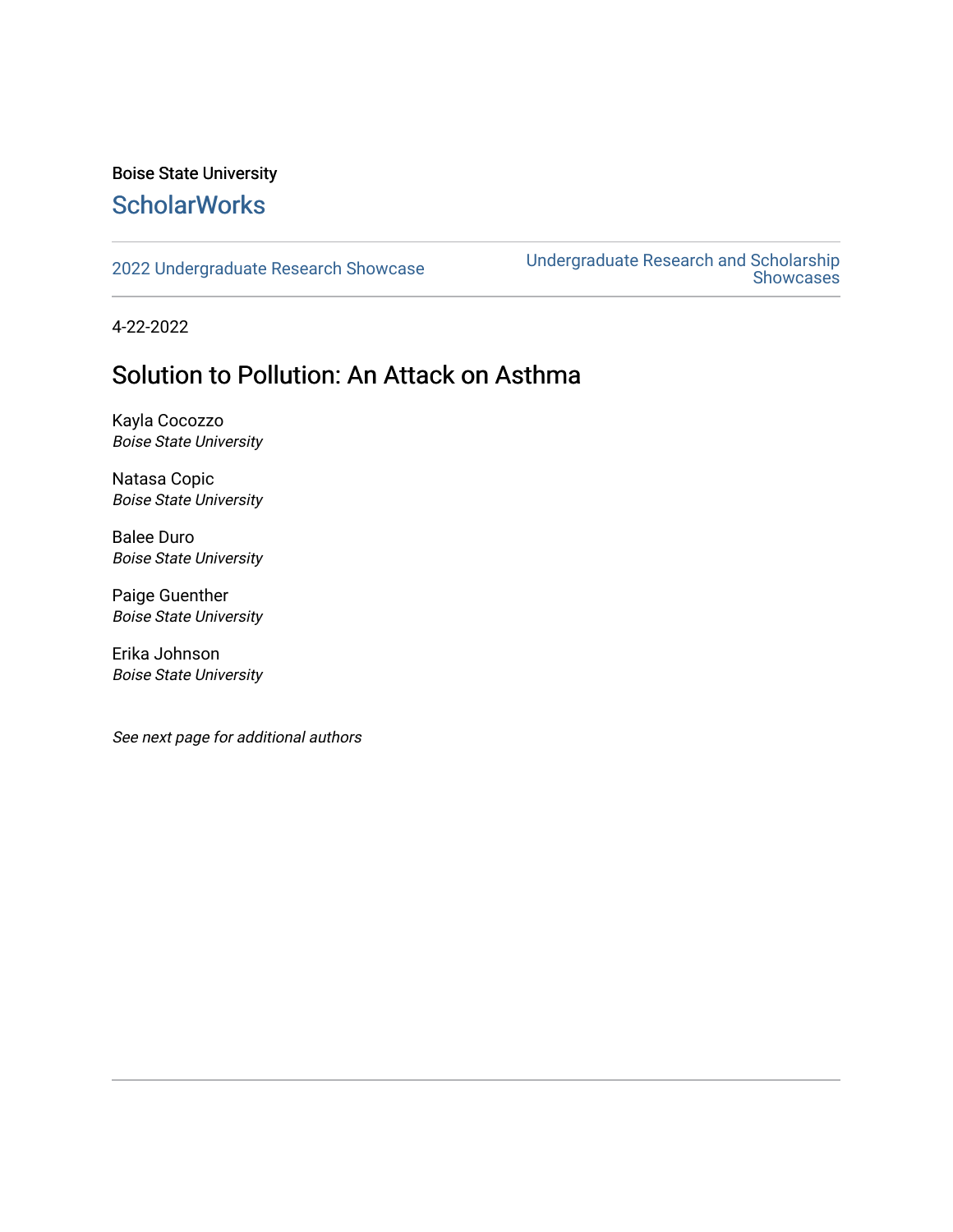## Authors

Kayla Cocozzo, Natasa Copic, Balee Duro, Paige Guenther, Erika Johnson, Jake Monaghan, Katie Nursall, and Desi Overacre

This student presentation is available at ScholarWorks: [https://scholarworks.boisestate.edu/under\\_showcase\\_2022/](https://scholarworks.boisestate.edu/under_showcase_2022/30) [30](https://scholarworks.boisestate.edu/under_showcase_2022/30)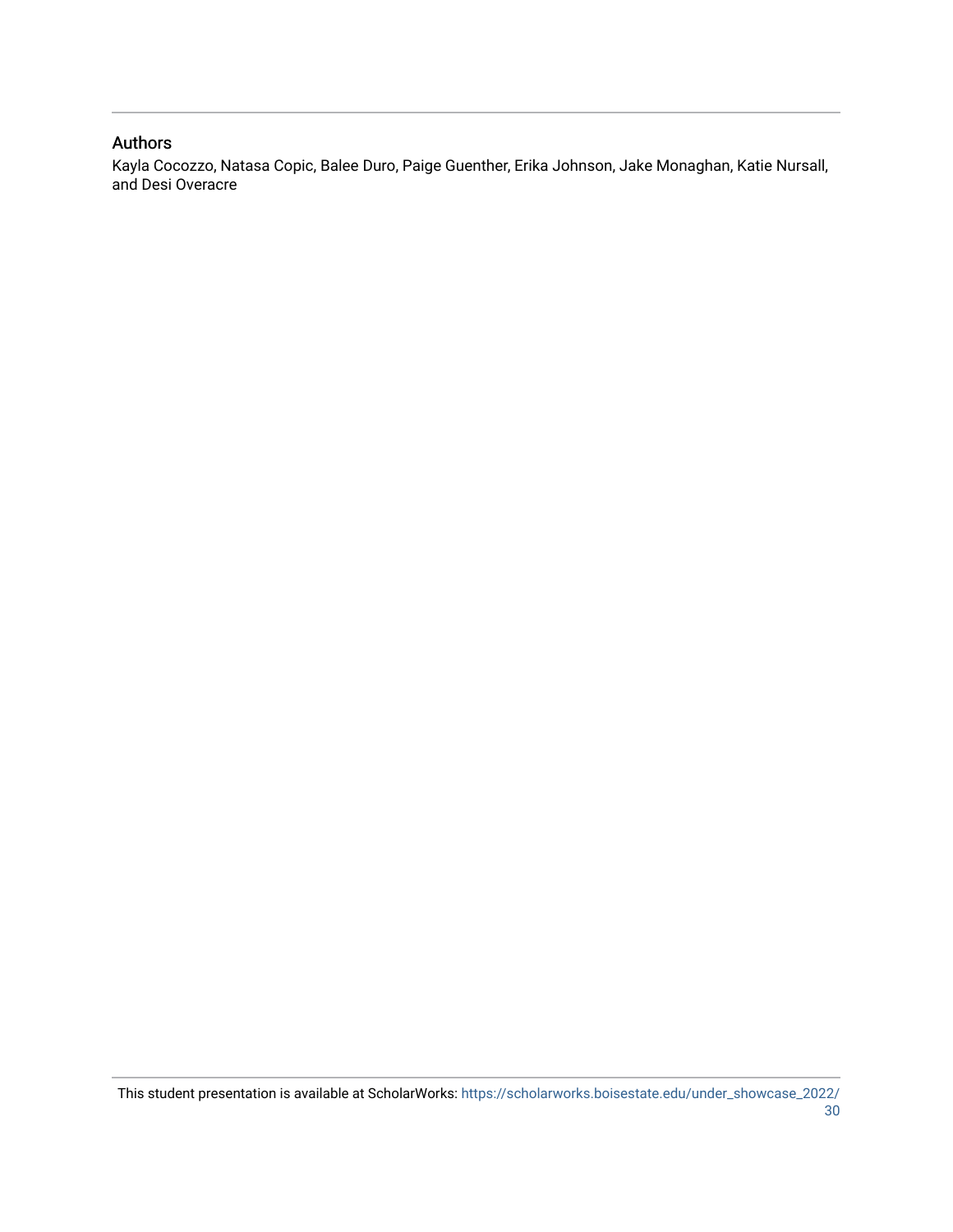

#### **Because of poorly controlled asthma. Solution to Pollution: An Attack on Asthma** each vear about

*Kayla Cocozzo, Natasa Copic, Balee Duro, Paige Guenther, Erika Johnson, Jake Monaghan, Katie Nursall, Desi Overacre* **NURS 424: Nursing Leadership & Management**

*Professor Blomquist and Professor Walters*

### **Bird's Eye View Proposal Details**

### Who has recognized the problem?

 $\rightarrow$  The World Health Organization identifies asthma as a major noncommunicable disease affecting 262 million adults and children globally, causing over 460,000 deaths in 2019 (WHO, 2021)

#### **How long has this been going on?**

- $\rightarrow$  The CDC recognizes that millions of Americans suffer from asthma related healthcare difficulties; this is particularly true in communities with inequitable healthcare access
- The CDC has created a "National Asthma Control Program" which aims to help with "asthma treatment, management, and control" (CDC, n.d.)

### **Social Determinants of Asthma**

#### **Prevalence**

 $\rightarrow$  At least 10 Americans experience asthma-related deaths each day (AAFA, n.d.)

### **Health Disparities**

Black Americans are five times more likely to go to the emergency room for asthma-related incidences and five times more likely to experience asthma-related deaths compared to white Americans (AAFA, n.d)

#### **Economic Costs**

- From 2008-2013, Americans paid an estimated \$50.3 billion dollars in medical costs related to asthma, which is only expected to increase (Nurmagambetov et al., 2018)
- $\rightarrow$  The high cost of asthma medications heavily impacts people of lower socioeconomic status because they are less likely to have health insurance coverage

### **Environmental Inequalities**

- $\rightarrow$  Increases in outdoor air pollution have caused increased rates of pre-existing asthma exacerbations, especially in urban populations with higher rates of both asthma and air pollution (Guarneiri & Balmes, 2014).
- $\rightarrow$  People of lower socioeconomic status are more likely to live in concentrated urban neighborhoods with higher rates of bad air quality

### **PERSONAL AIR POLLUTION MONITORING DEVICES**

### What are they?

 $\rightarrow$  Low-cost portable pollution sensors that can be carried or worn by an individual during their normal day-to-day activities. They can help prevent asthma exacerbations.

### **Why is this significant?**

- $\rightarrow$  Air pollution is extremely harmful to global health, but it is particularly detrimental those with underlying conditions such as asthma.
- $\rightarrow$  These individuals are disproportionately affected by the fine particulate matter (PM 2.5's), nitrogen dioxide, ozone, carbon monoxide, and traffic related air pollutants and can trigger exacerbations of the disease (Xie et al., 2021)
- $\rightarrow$  The Environmental Protection Agency (EPA) utilizes highly sensitive and effective air monitors, but they are not well suited to individual needs due to their locations not coinciding with the locations that exposures typically occur such as home, work, and school
- $\rightarrow$  Personal air monitoring devices can measure pollution levels in all the places that the EPA's stationary monitors can't
- $\rightarrow$  They can help people with asthma control exacerbations, especially those living in disadvantaged areas with higher levels of pollution

### **How can we take action?**

- 1. Contribute to asthma research by conducting structured interviews with adults with asthma to see if they'd be willing to use a personal air monitoring device
- 2. Conduct a study in a city with high pollution rates where half ofthe participants are given personal air monitoring devices and the other half must rely on the data from the EPA's stationary monitors. Compare and contrast the results. Ask the question: do these devices help prevent asthma exacerbations?
- 3. Consider asking a large research group with more resources to conduct a study, that could then be presented to the appropriate people to begin the FDA approval process
- 4. In due time, make personal air monitoring devices available to patients with persistent asthma. This could be something they are given at their primary care provider's office, or even sent home with after a hospital stay like an incentive spirometer
- 5. Include personal pollution monitors into an asthma plan of care: how to track symptoms and triggers, how to take your medications, what to do when you have an attack, when to see your provider, and what to do when the air quality could trigger an exacerbation.



### **Proposed Solutions**

### Applicability of the Proposed Solution

4 in 9 children miss school NUMM

7 in 13 adults limit their activities **AAAAAAAAAAAA** When you control your asthma, you can lead a full and active life.<br>You deserve nothing less!

(A NIH) WE LEARN MORE

1 in 3 adults miss work **in in in** 

nhibi.nih.gov/breathebetter

 $\rightarrow$  With the proper research action, implementing personal pollution monitoring devices should be a new normal in patients suffering from severe asthma.

### **Potential Implementation Issues**

 $\rightarrow$  The problem that could be encountered involves insurance coverage of these devices. By advocating to implement these devices, insurance companies could start developing and encouraging preventative care. This will then progress the idea of preventative care and better the health of populations.

### **Moving Forward**

### **Further Innovation in Health Equality or Research**

 $\rightarrow$  The proposed solution could spark research regarding preventative measures for chronic respiratory illnesses such as asthma, thus decreasing the great need for treatments locally, nationally, and globally

### **What happens next?**

- $\rightarrow$  Recognition of safety devices for upstream, preventative health measures would encourage similar initiatives with various healthcare related issued
- $\rightarrow$  Advocating for FDA approval and insurance coverage of preventative healthcare devices could move insurance companies in the direction of encouraging preventative care coverage Rallying for equitable healthcare coverage will reduce costs in healthcare spending, improve the lives of those with asthma and other chronic illnesses, and reduce the need for downstream
- pharmacological interventions and therapies  $\rightarrow$  While a personal pollution monitor cannot solve
- the systemic issues that face our healthcare system, they can aid in improving the lives of individual people, children, and thus their communities
- $\rightarrow$  In time, see less strain on the healthcare system and less children and adults affected by asthma